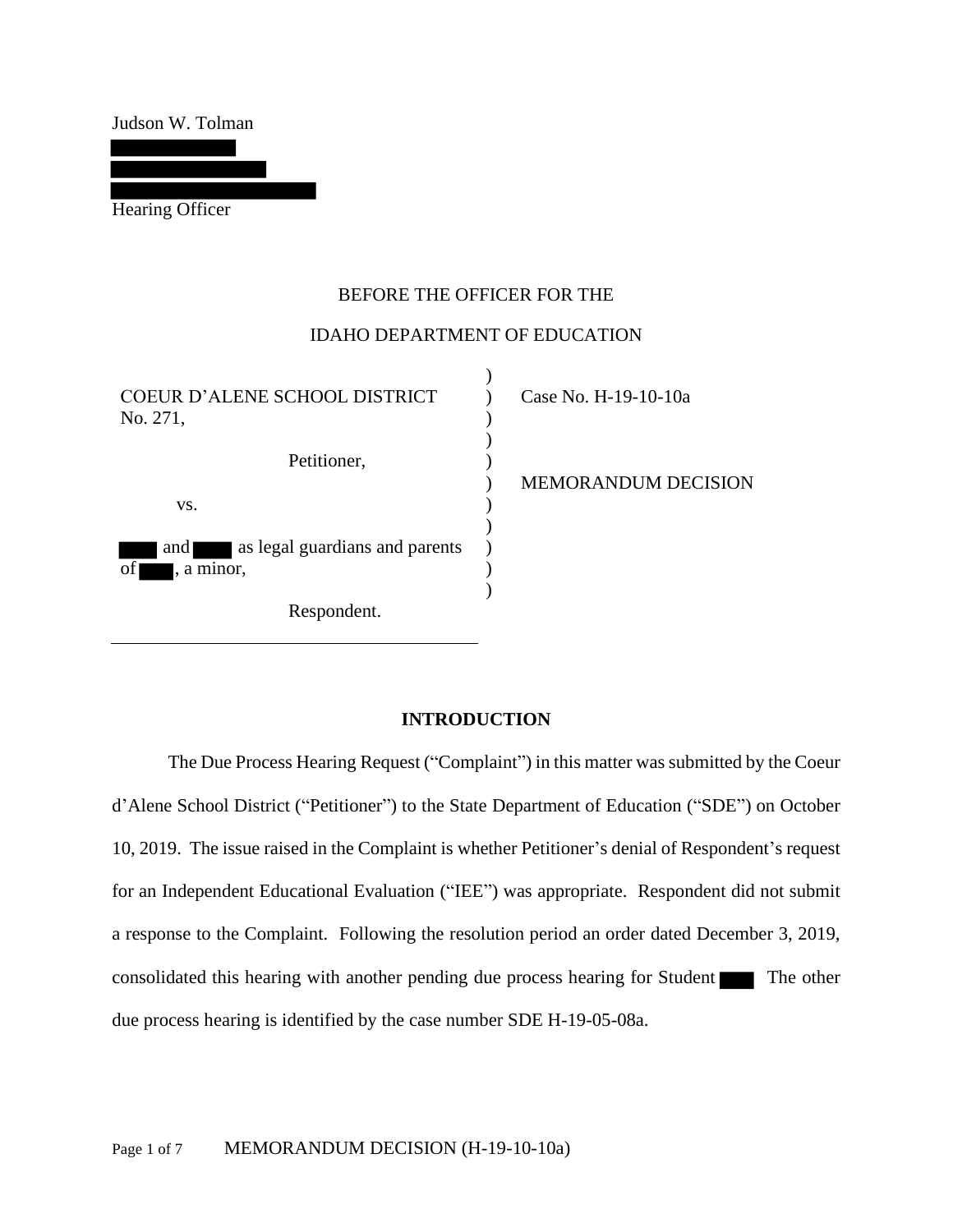#### **DUE PROCESS HEARING**

A Scheduling Order dated December 3, 2019, set forth the due process hearing dates and pre-hearing disclosure dates. Pursuant to this Scheduling Order a list of all exhibits and witnesses were to be disclosed to the opposing party and submitted to the hearing officer on or before January 6, 2020. Copies of proposed exhibits were to be provided to the opposing party by the same date.

On January 6, 2020, Petitioner served upon Respondent and submitted to the hearing officer Petitioner's list of exhibits and witnesses, and copies of all Petitioner's proposed exhibits were emailed to Respondent.

Respondent did not serve or submit a list of exhibits or witnesses, and copies of Respondent's proposed exhibits were not provided to Petitioner.

On Monday, January 13, 2020, Petitioner appeared at the hearing. Neither Respondent or appeared for the hearing. At 9:05 a.m., five minutes after the time to begin the hearing, Respondent sent an email to the hearing officer and Petitioner's legal counsel indicating that Respondent could not proceed with the due process hearing. The hearing officer with Petitioner's legal counsel called Respondent. On the call Respondent stated that he was having health issues and could not attend the hearing. When the hearing officer asked if Respondent would be coming to participate in the hearing Respondent . disconnected the phone call.

#### **BURDEN OF PROOF**

The Ninth Circuit has ruled that: "[T]he ordinary default rule [is] that plaintiffs bear the risk of failing to prove their claims, … [a]bsent some reason to believe that Congress intended otherwise, … we will conclude that the burden of persuasion lies where it usually falls, upon the party seeking relief." Van Duyn v. Baker School Dist. 5J, 502 F.3d 811, 820 (9<sup>th</sup> Cir. 2007).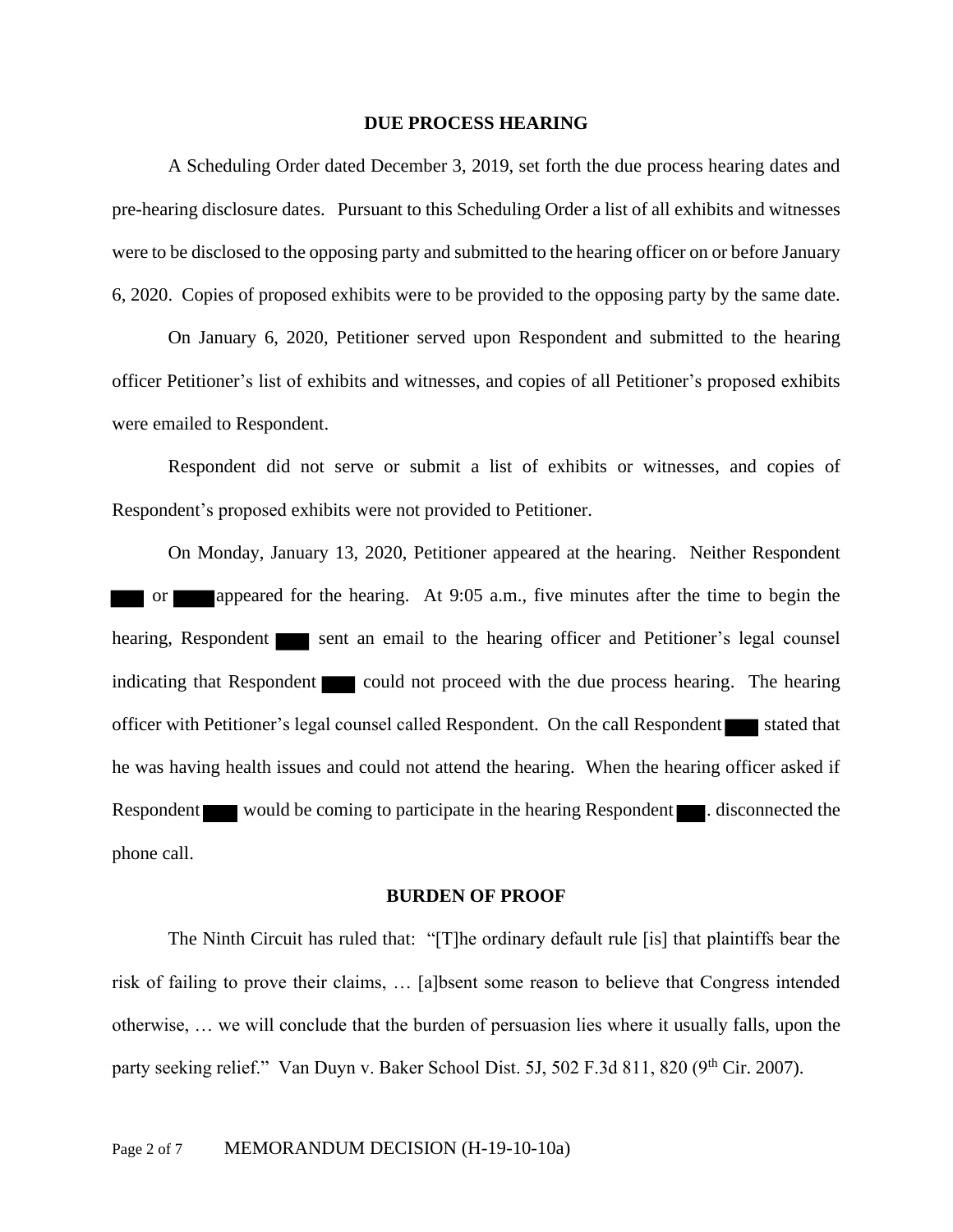Applying the Ninth Circuit opinion in Van Duyn, Petitioner bears the burden of proof on the issue for determination in this matter.

## **FINDING OF FACTS**

1. Prior to April 12, 2019, Petitioner determined that qualified for special education and was entitled to a Free and Appropriate Public Education ("FAPE") and qualified to receive special education under the Individuals with Disabilities Education Act ("IDEA") with a disability of emotional disturbance. Tr. 19:20-24.

2. Petitioner's psychologist completed an Eligibility Re-evaluation Report for on April 12, 2019. Exhibit 109.

3. An Individual Educational Plan ("IEP") team meeting was held on April 12, 2019. Respondent and **participated in the meeting.** The IEP meeting was held for the purpose of reviewing the Eligibility Re-evaluation Report. At the meeting, the IEP team determined that was not eligible for special education under the IDEA and discontinued ............................. making this determination, the IEP team considered the Eligibility Re-evaluation Report, input from Respondent and a consultant working with Respondent, input from  $\blacksquare$  's math teacher and case manager, 's grades, and 's current IEP. Tr. 16-17; Exhibit 109.

4. In April 2019, did not have the school failure and behavior difficulties which she experienced in the prior school years. was attending general education classes and receiving mostly "A" grades. Tr. 15-21.

4. On September 6, 2019, Respondent requested an IEE for

5. On September 26, 2019, Petitioner provided written notice to Respondent that Respondent's request for an IEE was denied. Exhibit 102.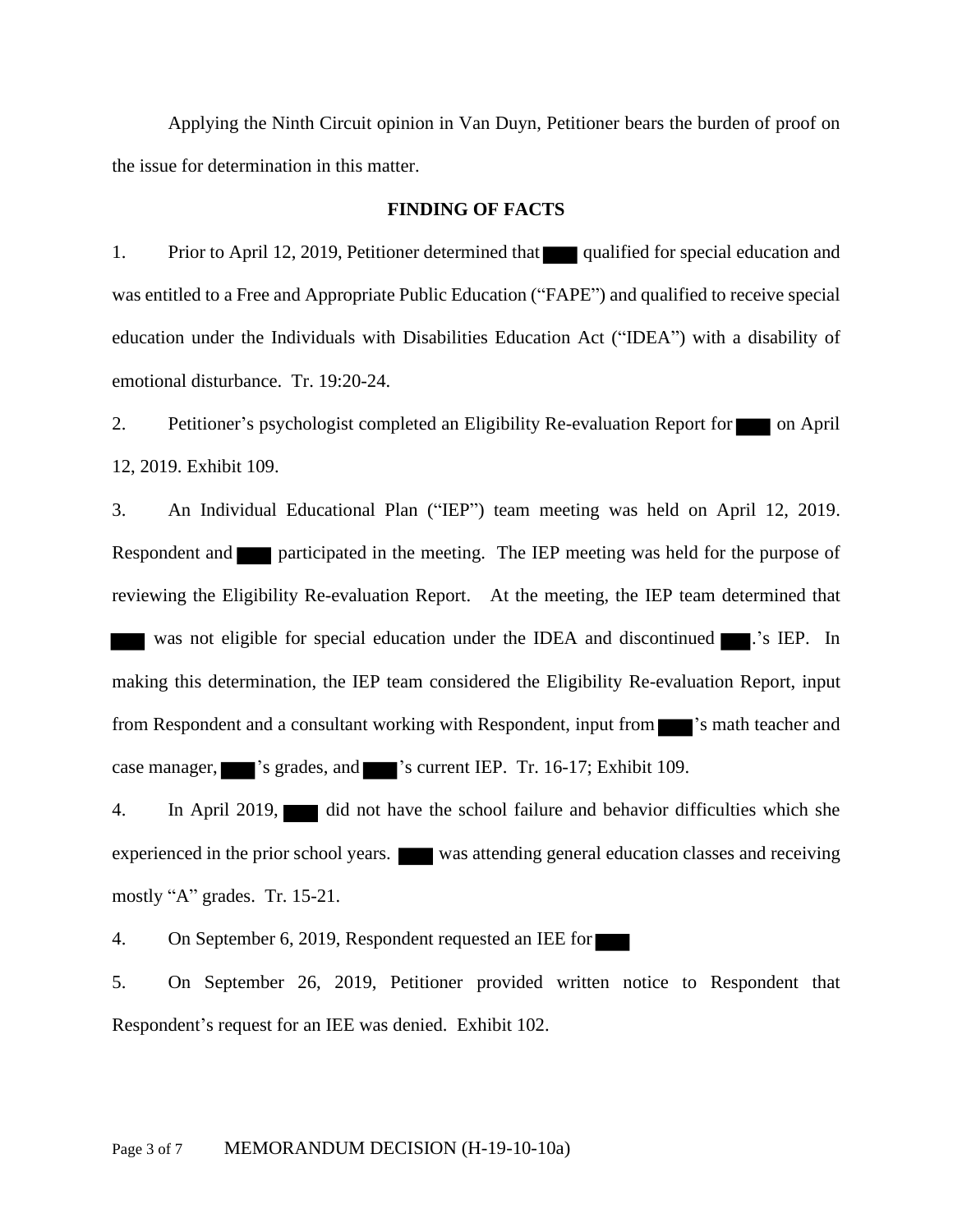#### **CONCLUSIONS OF LAW**

Under the IDEA and corresponding regulations a Local Education Agency (e.g., School District) shall conduct an eligibility re-evaluation for a student receiving special education at least every three years. 34 CFR 300.303. The Eligibility Re-evaluation completed by Petitioner on April 12, 2019, was done in compliance with this 3-year re-evaluation requirement.

A parent may request an IEE at public expense if the parent disagrees with the school district's evaluation. 34 CFR 300.502. If the school district denies the parent's request for an IEE at public expense then the district must initiate a due process hearing without unnecessary delay to show that the district's evaluation is appropriate. Id. Petitioner submitted the Complaint without unreasonable delay for the purpose of showing that the district's evaluation is appropriate.

IDEA regulations at 34 CFR 300.301 through 300.311 set forth the requirements in conducting evaluations and re-evaluations. Specifically, the regulations state that "a public agency must evaluate a child with a disability in accordance with §§ 300.304 through 300.311 before determining that the child is no longer a child with a disability." The Eligibility Re-evaluation completed by Petitioner and in written form as Exhibit 109, comports with the requirements of sections §§ 300.304 through 300.311 and the evaluation was done before determining that was no longer a child with a disability.

## **CONCLUSION**

Accordingly, the Eligibility Re-evaluation conducted by Petitioner followed the applicable IDEA regulations and was appropriate for determining 's eligibility; therefore, Petitioner's denial of Respondent's request for an IEE is warranted and Petitioner is not required in this case to provide an IEE at public expense.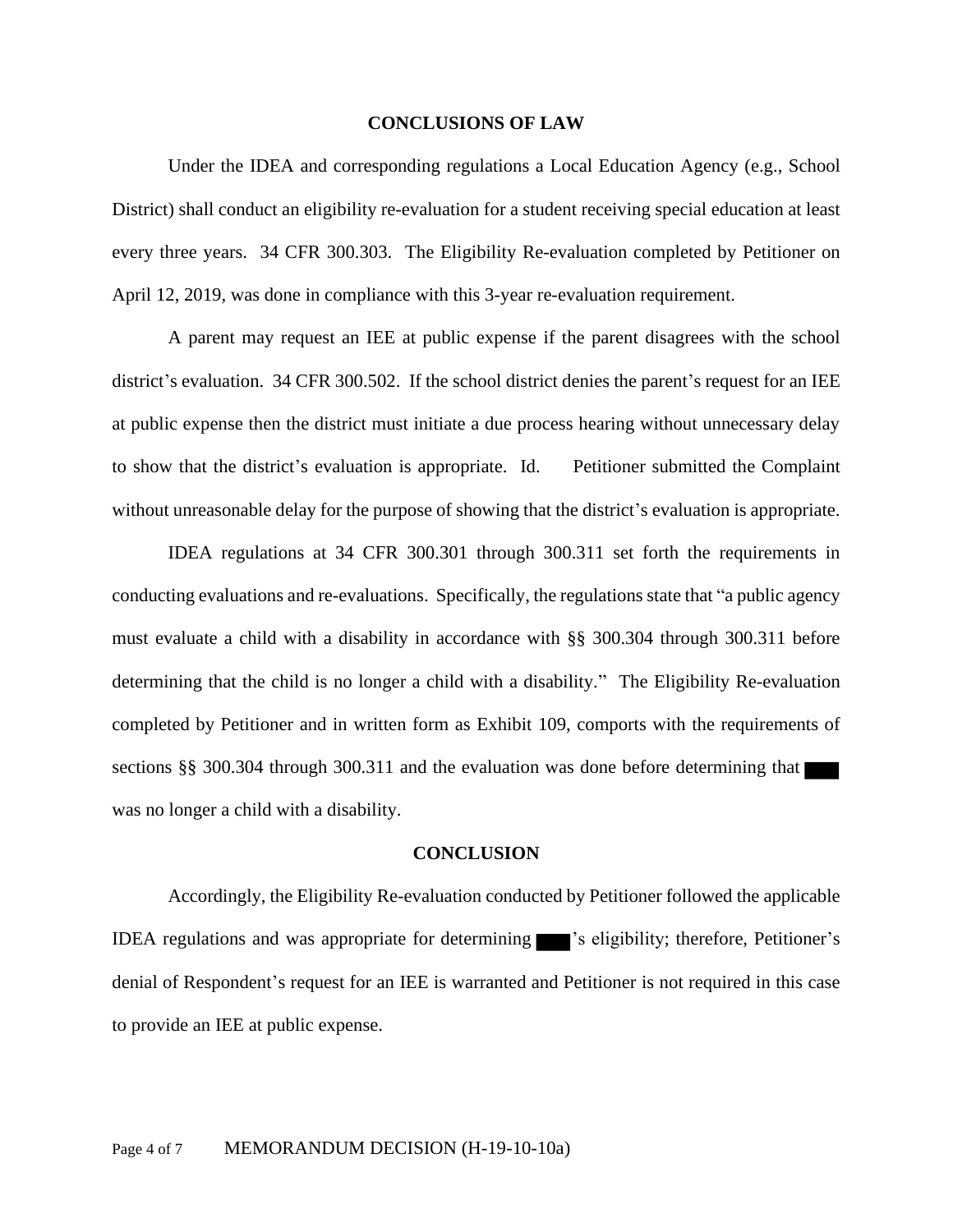So ORDERED this  $27<sup>TH</sup>$  day of January, 2020.

 $\sqrt{s/}$ Hearing Officer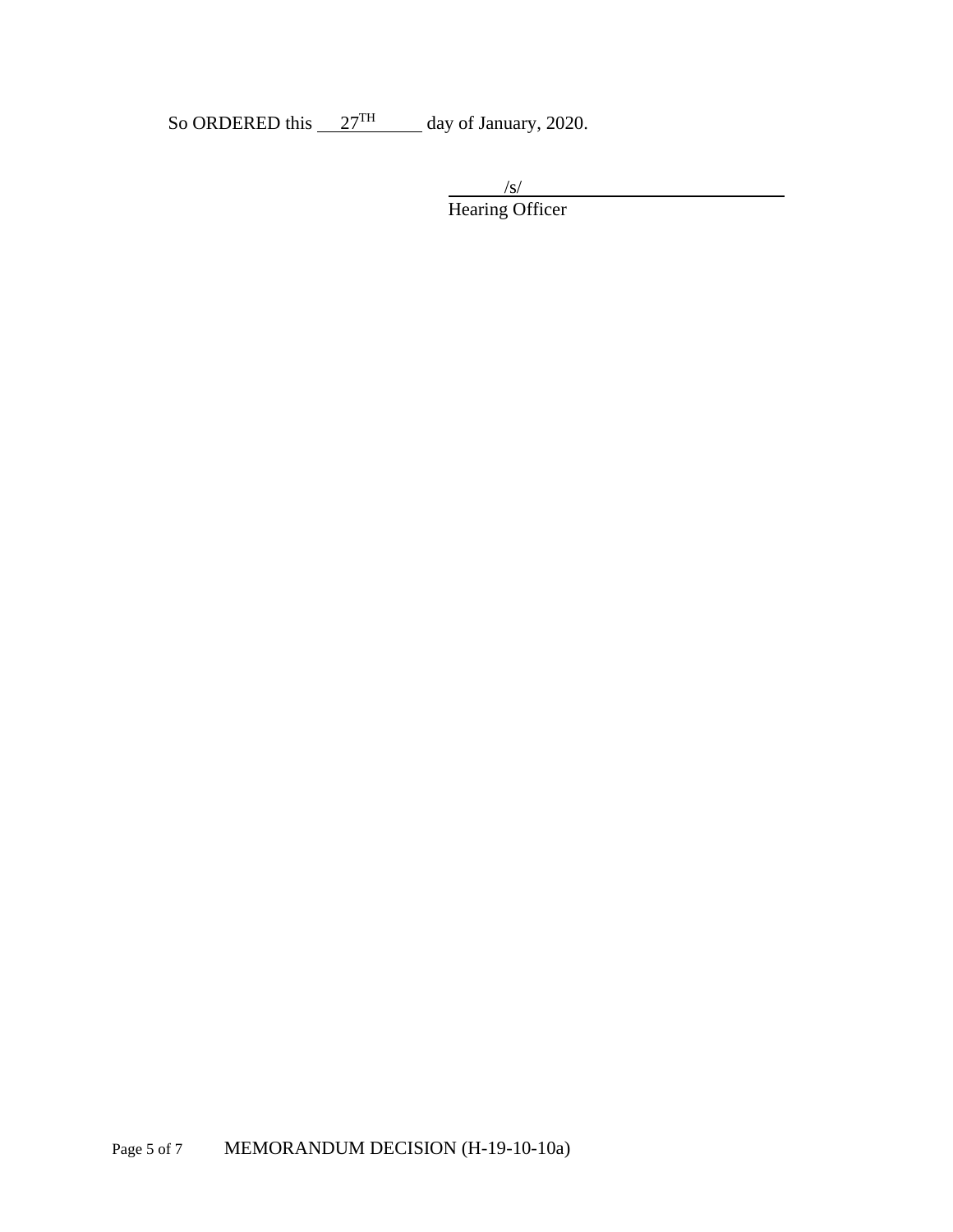## **NOTICE**

Any party aggrieved by the findings and decision herein has the right to bring a civil action with respect to the due process complaint notice requesting a due process hearing under 20 U.S.C. §1415(i)(1). The action may be brought in any State court of competent jurisdiction or in a district court of the United States without regard to the amount in controversy. (See 20 U.S.C. §1415(1)(2)). 20 U.S.C. §1415(i)(2)(a) provides that: Time limitation: The party bringing the action shall have 90 days from the date of this decision to file a civil action**, or if the State has an explicit time limitation for bringing civil actions under Part B of the Act, in the time allowed by State law. (Emphasis Added)**. IDAPA 08.02.03.109.05(g) provides that "An appeal to civil court must be filed within forty-two (42) calendar days from the date of issuance of the hearing officer's decision."